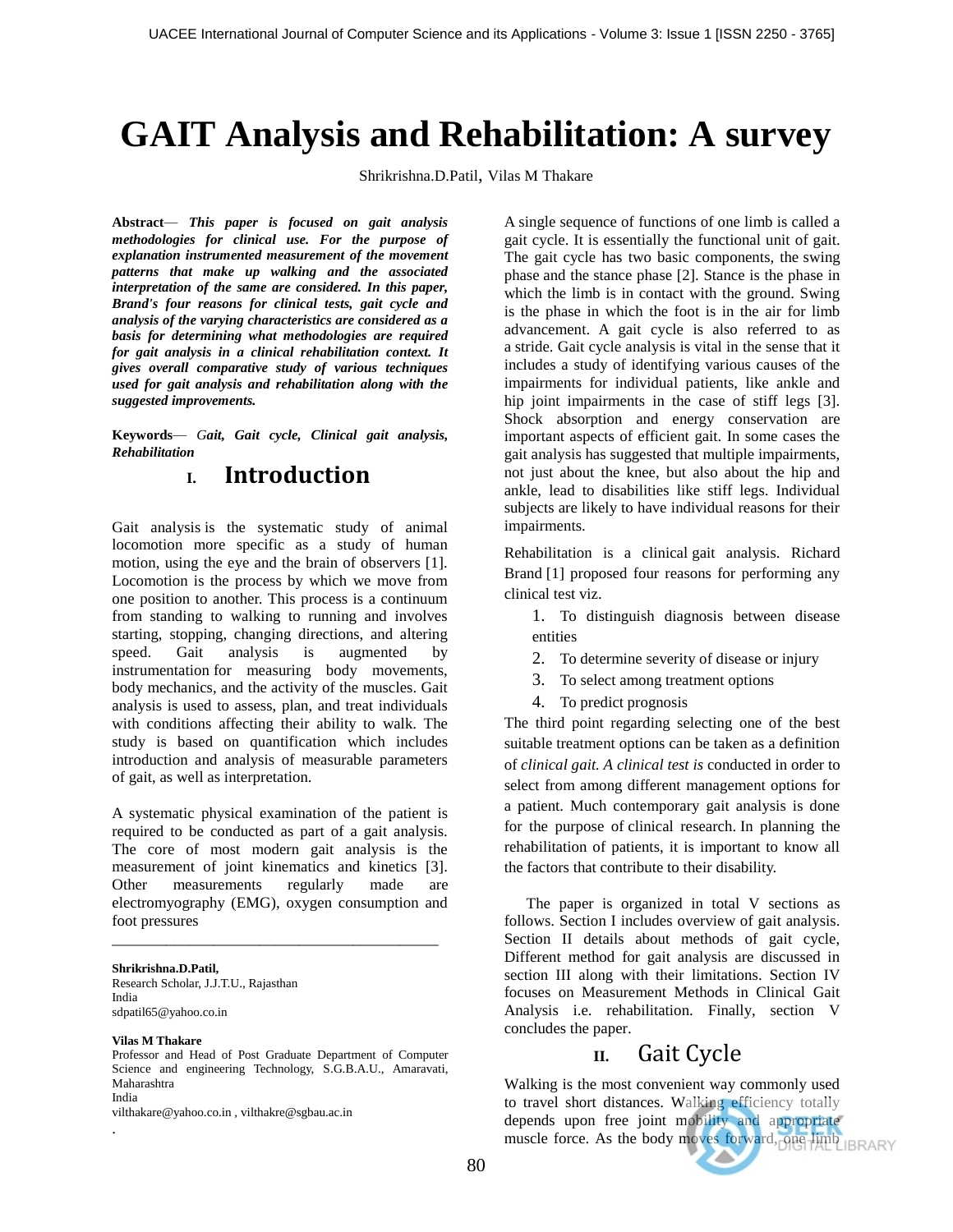typically provides support while the other limb is advanced in preparation for its role as the support limb. The gait cycle (GC) in its simplest form consists of two phases namely, stance phase and swing phase. As mentioned in [2], the stance phase further is subdivided into 3 segments, (1) initial double stance, (2) single limb stance, and (3) terminal double limb stance.

Each double stance period accounts for 10% of the GC, while single stance typically represents 40%. The two limbs typically do not share the load equally during double stance periods. The swing phase for this same limb is the remaining 40% of the GC. Ipsilateral swing temporally corresponds to single stance by the contra-lateral limb [2]. Slight variations occur in the percentage of stance and swing related to gait velocity. Duration of each aspect of stance decreases as walking velocity increases. Two steps make up each GC, which is roughly symmetric in normal individuals. The transition from walking to running is marked by elimination of double support period.

# *A. Gait Cycle Phasing*

A consistent sequence of motions is performed at each of the lower extremity joints during locomotion. As shown in Fig.1, each stride contains of 8 relevant phases. Stance is comprised of 5 gait phases namely, initial contact, loading response, mid stance, terminal stance, pre-swing with the remaining 3 phases occurring during swing.

The first two gait phases which comprises 0-10% of GC, occur during initial double support. These phases include initial contact and the loading response. Initial contact is usually referred to as heel strike. The joint motion during this phase allows the transfer of weight onto the new stance phase leg while attenuating shock, preserving gait velocity, and maintaining stability.

The second phase, swing phase, by the contra-lateral limb corresponds with single support by the ipsilateral limb to support body weight in the sagittal and coronal planes. The first half of single support is





# **III.** Methods of Gait Analysis

Gait analysis provides with information that is useful to the clinician and this is generally required that results are reported in terms analogous to accepted clinical concepts [2]. It is always advisable that gait analysis must be cost-effective. This process does not, therefore, make further demands on the measurement systems but does require an understanding of how the patient's condition is likely to be affected by an intervention to a level sufficient to determine which options are preferable. Prediction of outcomes about the patient's condition after intervention, takes this one stage further.

Gait Analysis is different from clinical testing in the sense that, in gait analysis, the reason is not to make clinical decisions for the individual patient, but to learn about a condition affecting a group of patients or the effect of an intervention [1]. The criteria which are valid for clinical research may not be valid for clinical testing [2]. For example, a measurement made on a single patient cannot be relied upon because of random errors and hence it will not be useful for clinical purposes. Instead, by increasing the number of patients in a sample, measurements even with quite large random errors can result in meaningful conclusions in clinical research.

There are some necessary conditions for any clinical measurement. The very first condition is that it should characterize the patient. If the patient attends on two separate occasions, between which his or her condition might be considered as stable, the measurements taken should be similar. This requires that the measurement technique itself is repeatable. Secondly, the quantity being measured is required to be stable and independent of factors such as mood, motivation or pain. Third, the diagnosis mechanism should be such that the estimated measurements are sufficiently precise to reveal clinically important differences between patients with the same diagnosis, to determine whether a patient's condition is stable, improving or deteriorating. If all the above conditions are satisfied then such tests can be clinically useful and will be much easier to interpret because of their accuracy.

In accordance with these necessary condition, Masaki Sekine [4] has proposed a method to distinguish



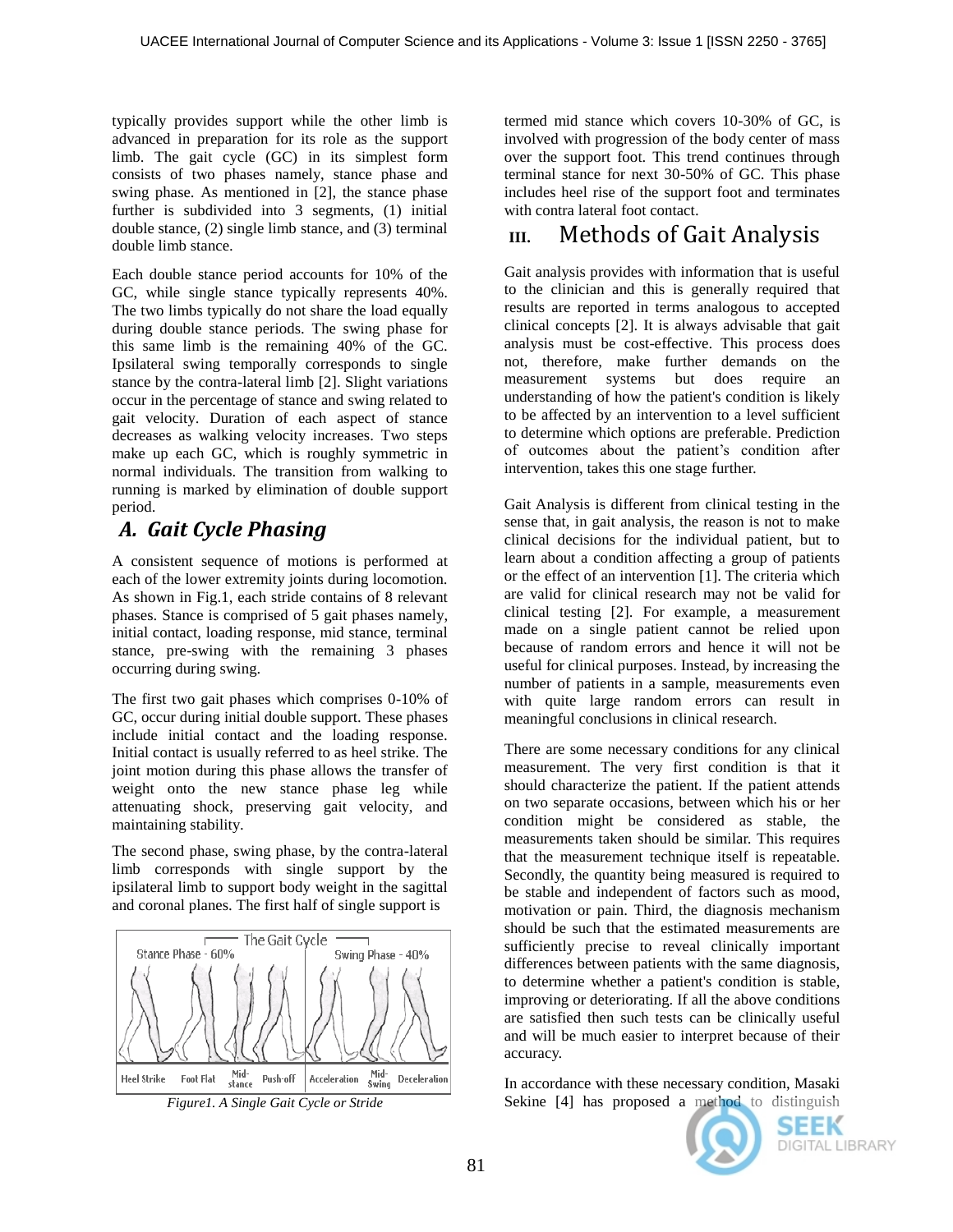walking patterns using wavelet-based fractal analysis. In this study, wavelet-based fractal analysis was chosen because the wavelet transform is an appropriate method for the analysis of both stationary and non-stationary biological signals. They have developed a mechanism based on accelerometer, in which even the effect of aging is taken care. Previous systems classified walking along a corridor and on stairs by using wavelet transform. These studies demonstrated that the method was effective for classifying walking types for young subjects but not for elderly subjects, since gait changes with age. It is observed that, locomotion is slower for elderly people than for young people. The amplitude of impact acceleration at heel-strike decreases with age. Elderly people also shuffle along the corridor, and complexity of acceleration increases. To catch these minute details in the speed acceleration signal is used. This signal is able to represent both, the complex pattern and the non-stationary property. Fractal dimension reveals the complexity of the signal.

From the experimental results it is vital that, the advantage of using the wavelet-based fractal analysis is indeed twofold [4]. First, analysis of the nonstationary acceleration signal using the wavelet transform is very much possible. Secondly, the timefrequency information contents obtained with the wavelet transform are effectively used to estimate the fractal value as detailed in the method section to characterize the acceleration signal during walking along the corridor and on the stairs. The estimation of the fractal dimension is nothing more than a representation of the variances of the wavelet coefficients at each scale, which provides valuable information about the variance progression over the wavelet scales. Additionally, it was applied to evaluate the acceleration signals in elderly subjects and subjects with Parkinson's disease.

In order to perform a diagnostic function it is necessary for measurements to be able to distinguish normal from abnormal patterns of movement and also between the characteristics of one disease from another. There are two aspects to this. The first is having measurement systems should be capable of working to adequate precision. The second is knowledge of what characterizes normal walking or a particular disease pattern.

To recognize the changes of gait pattern due to aging, Rezaul [5] has proposed to apply Support Vector Machine (SVM) technique. As Minimum foot clearance (MFC) heights are more likely to be associated with tripping during walking and these values tend to decrease with ageing [10], features derived from MFC distributions and plots were used to develop young-old classification models. This type of classification capability could potentially lead to many SVM applications particularly as gait diagnostics: For example, SVM can be trained in a similar way to detect elderly fallers from their gait characteristics so that necessary measures can be undertaken to prevent injurious falls. As SVM has the ability to build improved predictive models; using which, SVMs find an optimal separating hyper-plane that provides superior generalization ability especially when the dimension of input data is high and the number of observations available for developing or training the model is limited. From experimental results it is observed that SVM classifiers are more suitable than traditional NN with back propagation learning algorithm.

Brand [1] suggested a very important aspect for the measurement systems. According to him the measurement technique should not affect the function it is measuring. The walking performed in a gait analysis laboratory is a demonstration of ideal conditions in which the patient concentrate on what they are supposed to carry out the walking exercise. But it may not necessarily represent their normal walking. Hence while developing the efficient measurement system real circumstances should be considered instead of the ideal one.

Kyoungchul Kong, [11] suggested a system Based on Air Pressure Sensors Embedded in a Shoe using Fuzzy logic. They propose a method which uses fuzzy logic for detecting the gait phases continuously and smoothly. The smooth and continuous detection of the gait phases enables a full use of information obtained from ground contact forces (GCF) sensors. Their work also aims at developing advanced rehabilitation systems, in which by using a higher level algorithm which quantitatively monitors the amount of abnormalities in a human gait.

# **IV.** Measurement Methods In Clinical Gait Analysis (Rehabilitation)

Modern clinical gait analysis has its origins back to the early 1980s with the opening of the laboratory developed by the United Technologies Corporation at Newington, Connecticut and those provided with equipment by Oxford Dynamics (later to become Oxford Metrics) in Boston, Glasgow and Dundee [1]. Retro-reflective markers were placed on the skin in relation to bony landmarks. These were illuminated by stroboscopic method and detected by modified video cameras. If two or more cameras detect a



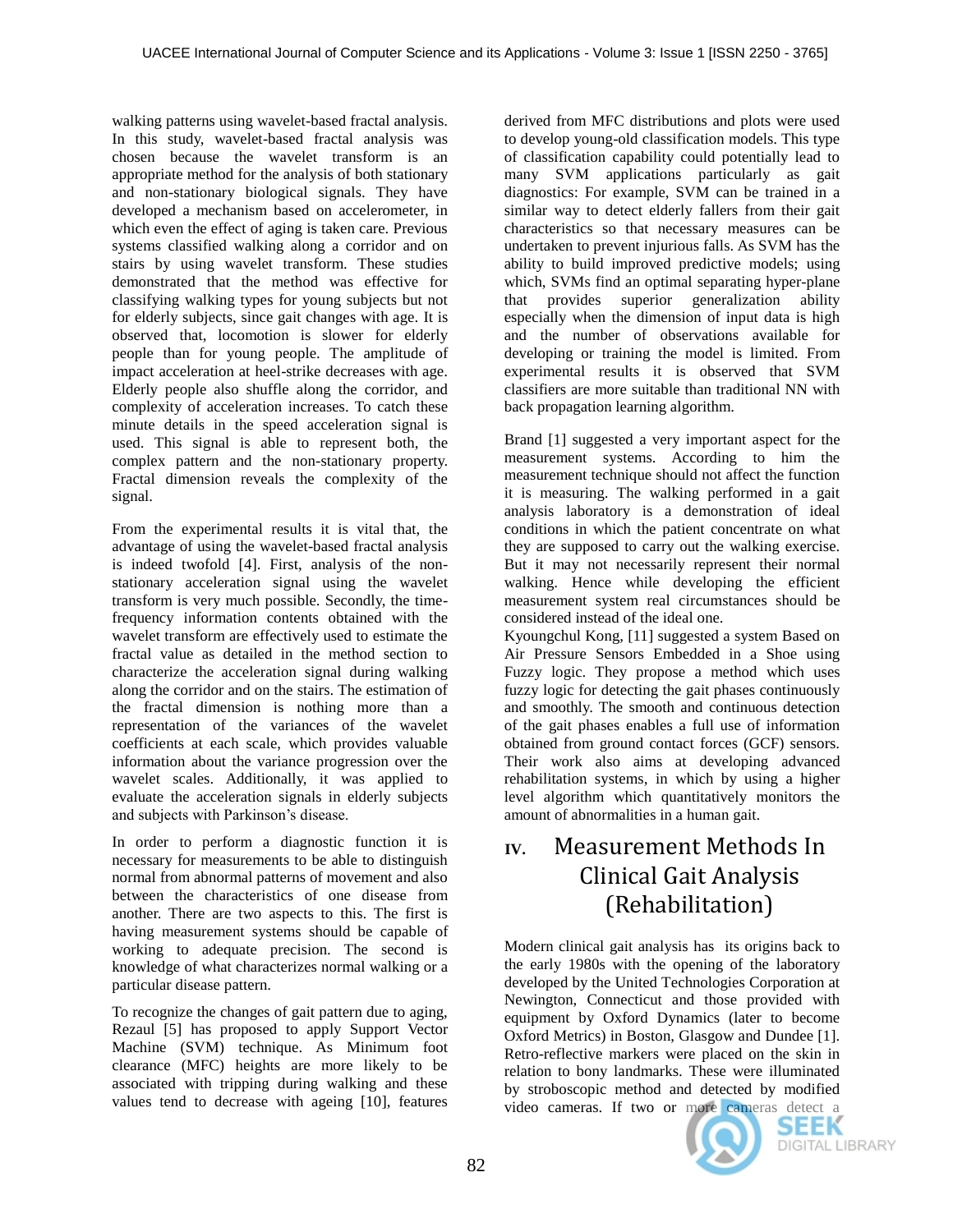marker and the position and orientation of these cameras are known then it is possible to detect the three-dimensional position of that marker [12]. Almost all commercially available clinical systems use some variant of the Conventional Gait Model [13] which has been referred to as the Vicon Clinical Manager (VCM) model. This was developed using the minimum number of markers possible to determine 3-dimensional kinematics and kinetics [9] of the lower limb.

The accuracy of any such gait system is completely dependent and limited by the accuracy of any alternative means to determine marker position and can be taken to be of the order of 1 mm. This is probably an order of magnitude smaller than other sources of error in determining joint kinematics and kinetics. This particular measurement technology has thus reached a mature state of development that, at the same time as advances will almost certainly continue, already probably delivers all that is required by conventional gait analysis [5].

But the same is not true for the computer models used to derive joint kinematics and kinetics from the marker position data supplied by the measurement hardware [3]. It assumes three degree of freedom joints for the hip and knee and a two degree of freedom joint at the ankle. The model follows hierarchical approach, requiring the proximal segments to have been detected in order to define distal segments. It incorporates regression equations to determine the position of the hip joint center with respect to pelvic markers. Kinetics is determined using an inverse dynamics approach which generally requires considerable filtering to give any useful signals.

In [9] a model with 6-DOF gait rehabilitation robot that allows patients to update their walking velocity on various terrain types and navigate in virtual environments (VEs) through upper and lower limb connections is proposed. This robot is composed of an upper limb device, a sliding device, two footpad devices, and a body support system. The footpad device on the sliding device generates 3-DOF spatial motions on the sagittal plane for each foot. This allows the generation of various terrain types for diverse walking training. The upper limb device allows users to swing their arms naturally through the use of a simple pendulum link with a passive prismatic joint. Synchronized gait patterns for this robot are designed to represent a normal gait with upper and lower limb connections. To permit patients to walk at will, this robot allows walking velocity updates for various terrain types by estimating the interaction torques between the human and the upper limb device, and synchronizing the lower limb device with the upper limb device. Experimental results show that through the interaction between the human and robot arms, the patient is able to successfully update his walking velocity. Also he will be able to accomplish a certain task. The result shows that the walking velocity profile can be updated during the navigation in virtual environments. Through this development, training modes of gait rehabilitation can be more effectively combined to VEs and allow more choices for upper limb coordination.

### The Problem of Measurement Technology

Need of routine clinical use is the primary problem of current measurement. In order to verify the dependability of clinical use, several studies have been conducted in which a single subject has been analyzed in a number of different laboratories [14]. These studies have shown a degree of variation among different sites. These variations are observed to be sufficient enough to destabilize clinical applications. The relative measures of reliability are specifically making the interpretations of finding difficult and approximate. Almost all reliability studies have been done on subjects without pathology where marker placement is reasonably straightforward and no variations were considered [4]. Reliability for clinical populations is rarely reported in the literature and is almost certainly inferior. Most of the time these set measured marker positions is used to fit to the body moves. In order to determine that axis of the knee joint, as to have a simple hinge joint, least Mean Square like approaches is applied.

The second source of error is the degree of movement of the skin, muscle and other soft tissues in relation to the bones that occurs during walking [8]. This is perhaps most marked in relation to the rotational profile of the hip. This problem of skin and other soft tissue movement is proved to be more problematic than that of model calibration. This problem of skin movement can be satisfactorily addressed by making direct measurements of bone position and by using 3 dimensional images of bones.

There has been some work done on marker-less optical methods as well. In [8] a system is designed as a telemedicine tool to monitor remotely the progress of patients through treatment. The system requires minimal user input and simple single-camera filming making it very accessible to nontechnical, nonclinical personnel. The spatiotemporal segmentation and model-based tracking allows the design to use a novel motion capture method using simple cameras. This system allows gait studies to